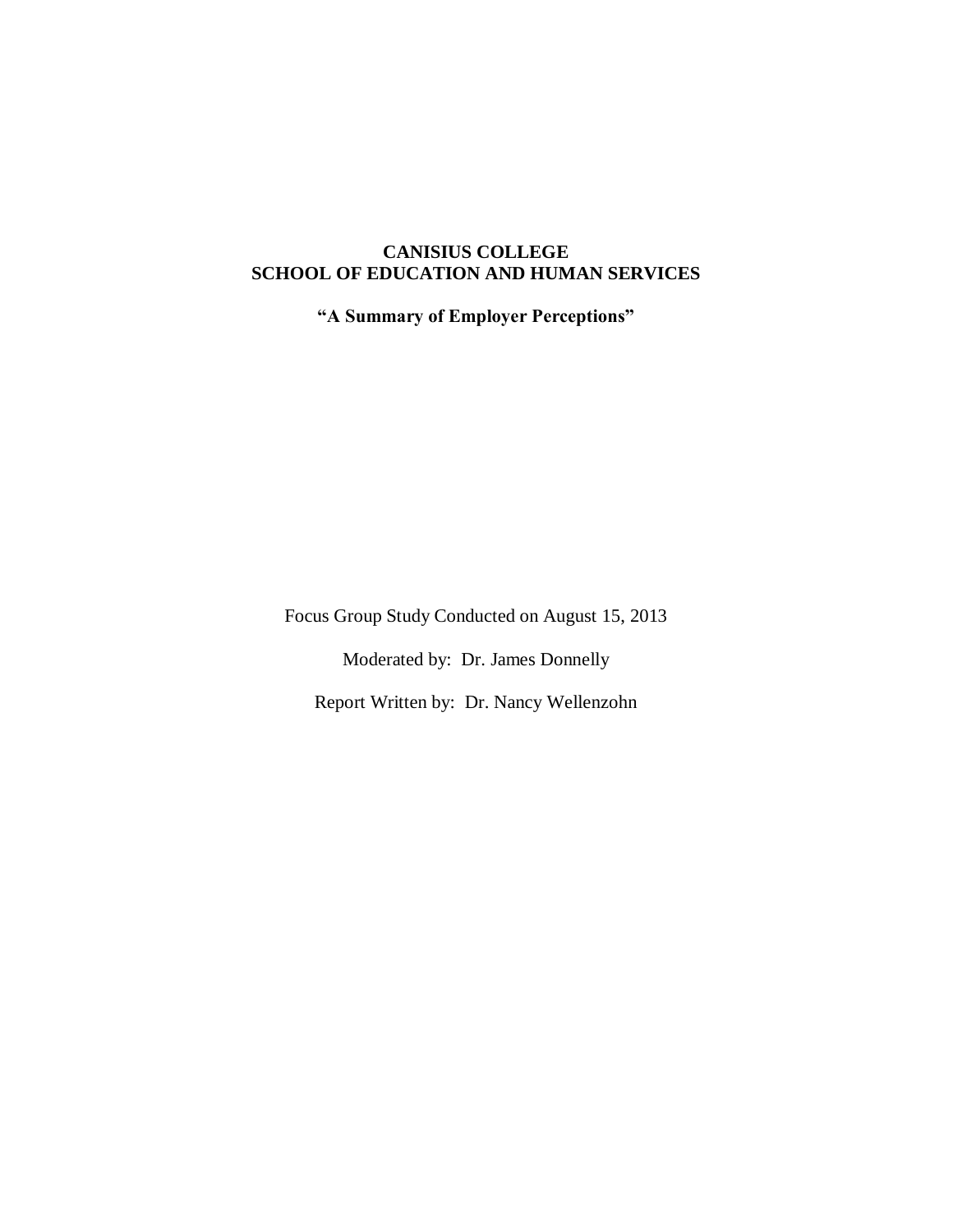### **INTRODUCTION**

#### **CAEP Standard 2 requires the following:**

The provider ensures that effective partnerships and high-quality clinical practice are central to preparation so that candidates develop the knowledge, skills, and professional dispositions necessary to demonstrate positive impact on all P-12 students' learning and development.

### **Sub-Standard 2.1 elaborates more about clinical partnerships. It states:**

Partners co-construct mutually beneficial P-12 school and community arrangements, including technology-based collaborations, for clinical preparation and share responsibility for continuous improvement of candidate preparation. Partnerships for clinical preparation can follow a range of forms, participants, and functions. They establish mutually agreeable expectations for candidate entry, preparation, and exit; ensure that theory and practice are linked; maintain coherence across clinical and academic components of preparation; and share accountability for candidate outcomes.

#### **Goals of this Study:**

Canisius College has established partnerships with many schools and districts from

across Western New York. Some partnerships are classified as Professional Development

Schools, following the guidelines for PDS relationships as set forth by NCATE

[\(http://ncate.org/LinkClick.aspx?fileticket=FcHbf2B%2b670%3d&tabid=125\)](http://ncate.org/LinkClick.aspx?fileticket=FcHbf2B%2b670%3d&tabid=125). The PDS

relationships include vibrant, two-way communication that enables Canisius to hear and react to the needs of the schools/districts and for the schools/districts to actively employ our vision and goals for teacher preparation occurring within their schools. In addition to the formal PDS relationships, Canisius also maintains advanced partnership relationships with other schools/districts with the same goals in mind, the difference being that a formal PDS arrangement has not yet been established.

It is important for Canisius College to ask for feedback from these partners in order to assess our effectiveness and make any changes needed for improvement. In the past, this feedback was solicited via e-mail and mailed surveys sent directly to employers who have hired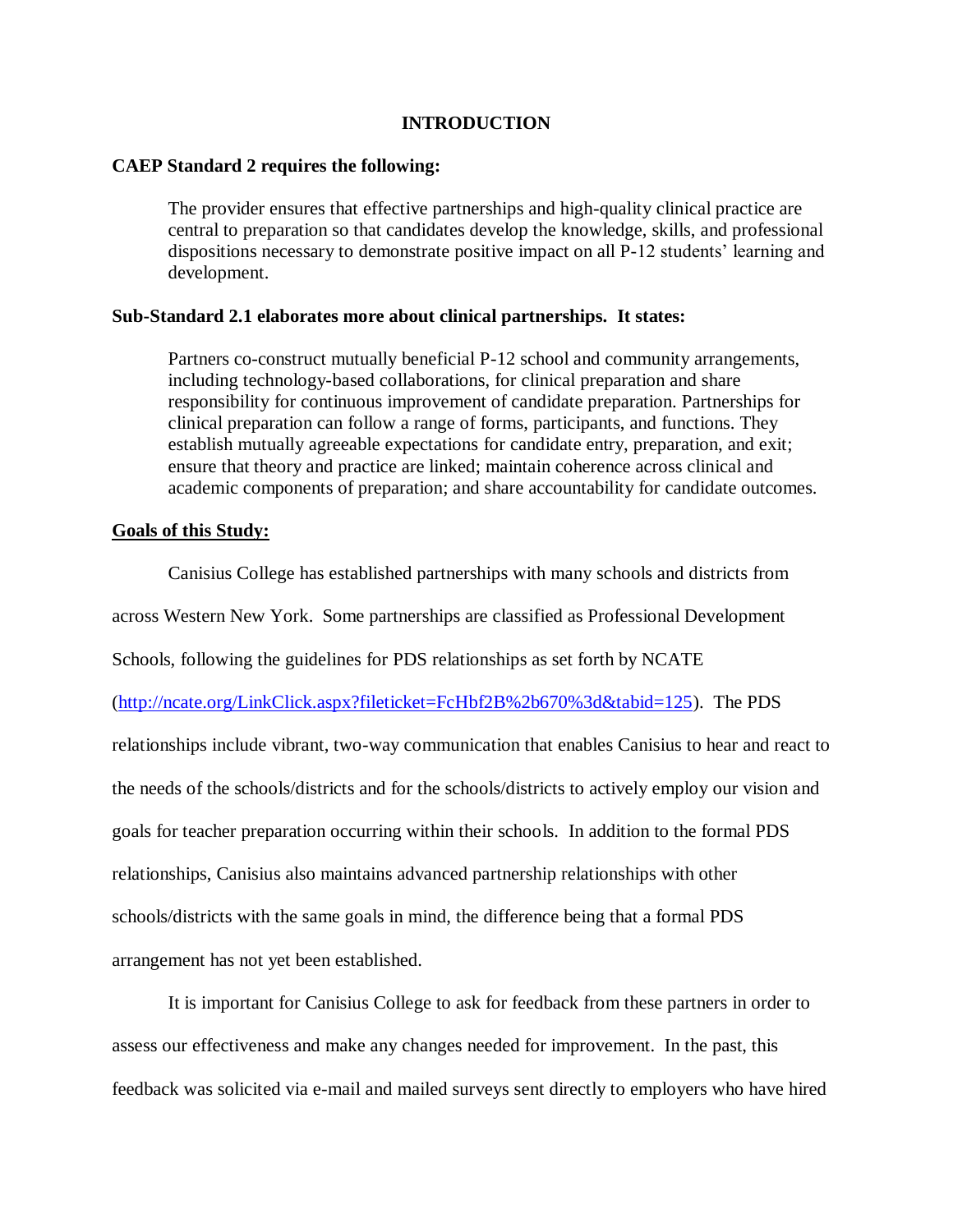specific graduates. These e-mail addresses were provided by the graduates after securing employment. The effectiveness of this method of feedback collection was constrained by the response rate of the students in providing the e-mail addresses of their supervisors and by the response rate of those supervisors. The SEHS decided to employ a different method of data collection that might provide more meaningful results while contributing to the partnership relationships described above. It was decided that a Focus Group Study would meet both goals which are to provide rich, descriptive data and to foster development of positive partnership relationships with administrators in the schools where our candidates are employed after graduation. These same sites are also where interns and student- teachers are placed during clinical portions of their preparation programs.

#### **The Focus Group:**

The Focus Group study was conducted on Thursday, August 15, 2013 during a luncheon meeting held on campus. The Canisius College Director of Field Experiences and Partnerships personally invited administrators from several of our PDS schools and advanced partnerships. These leaders were selected because the Director was aware that these schools/districts are significant employers of Canisius College graduates from teacher preparation, administrator preparation, and counseling preparation programs. Six respected leaders took us up on the invitation to participate in this Focus Group Study.

Sweet Home Central School District has a PDS relationship with Canisius. We were fortunate to have two leaders from that district participate. Tony Day, the Superintendent of Schools, and Jolene Reinholz, Principal of Sweet Home High School, were both able to attend this session. Tapestry Charter School is also a PDS school for Canisius. We were fortunate to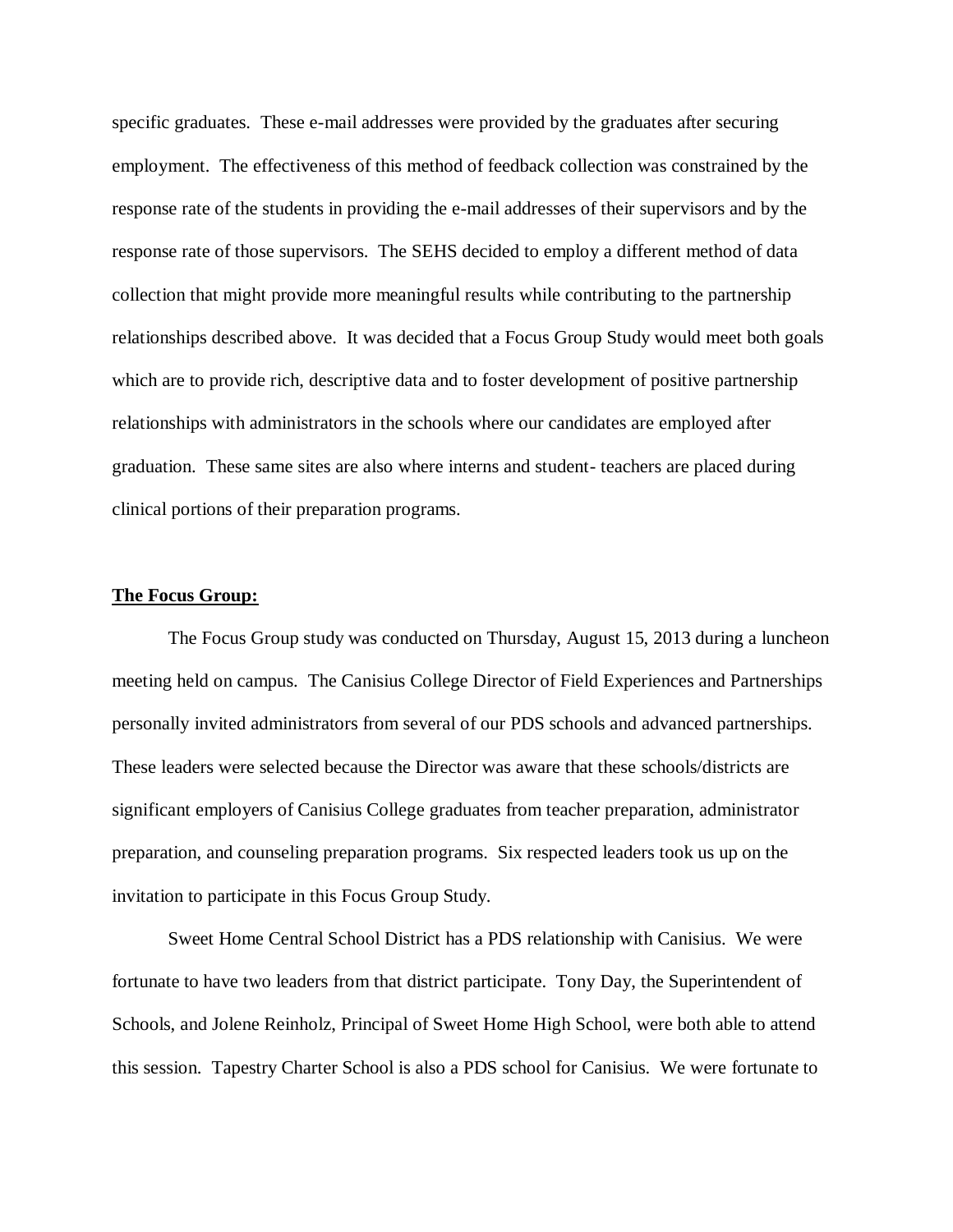have Christina Lesh, Principal, and Jack Turner, Assistant Principal both in attendance. The City of Buffalo Public Schools is a major employer of Canisius graduates. They are the biggest employer of K-12 professionals in Western New York. Darren Brown, the Executive Director of Talent Management and former Principal of the Buffalo Academy of the Performing Arts, was also able to attend. We were fortunate to also have Mark Crawford, the Superintendent of the West Seneca Central School District which is another major public school district in Western New York.

While it is impossible to say that this group is representative of all employers in Western New York, they are significant field placement partners and employers of our candidates after graduation. Their insights do help us to measure the perceptions of Canisius graduates and do provide guidance for needed changes going forward. This exercise proved to be a very worthwhile endeavor. This opportunity is important to the schools as well as Canisius. As Tony Day put it:

I also know that [qualities] we seek in our graduates because…we had established a rubric of sorts of our own that drew heavily, and compiled a lot of the work of people that we had studied, and Liz [Canisius Director of Field Experience] would take that work back to here so that those points would be built into the Teacher Education Program. So, we always thought that Canisius people had a leg up coming in knowing the kinds of things that we were seeking.

#### **Description of the Format:**

The Focus Group was moderated by Dr. James Donnelly who is a professor in the Counseling Department. At the time, Dr. Donnelly was new to Canisius so he was able to act as an impartial moderator of the discussion. He had no previous relationship with any of the participants. The session was attended by Dr. Jeff Lindauer and Dr. Nancy Wellenzohn, but the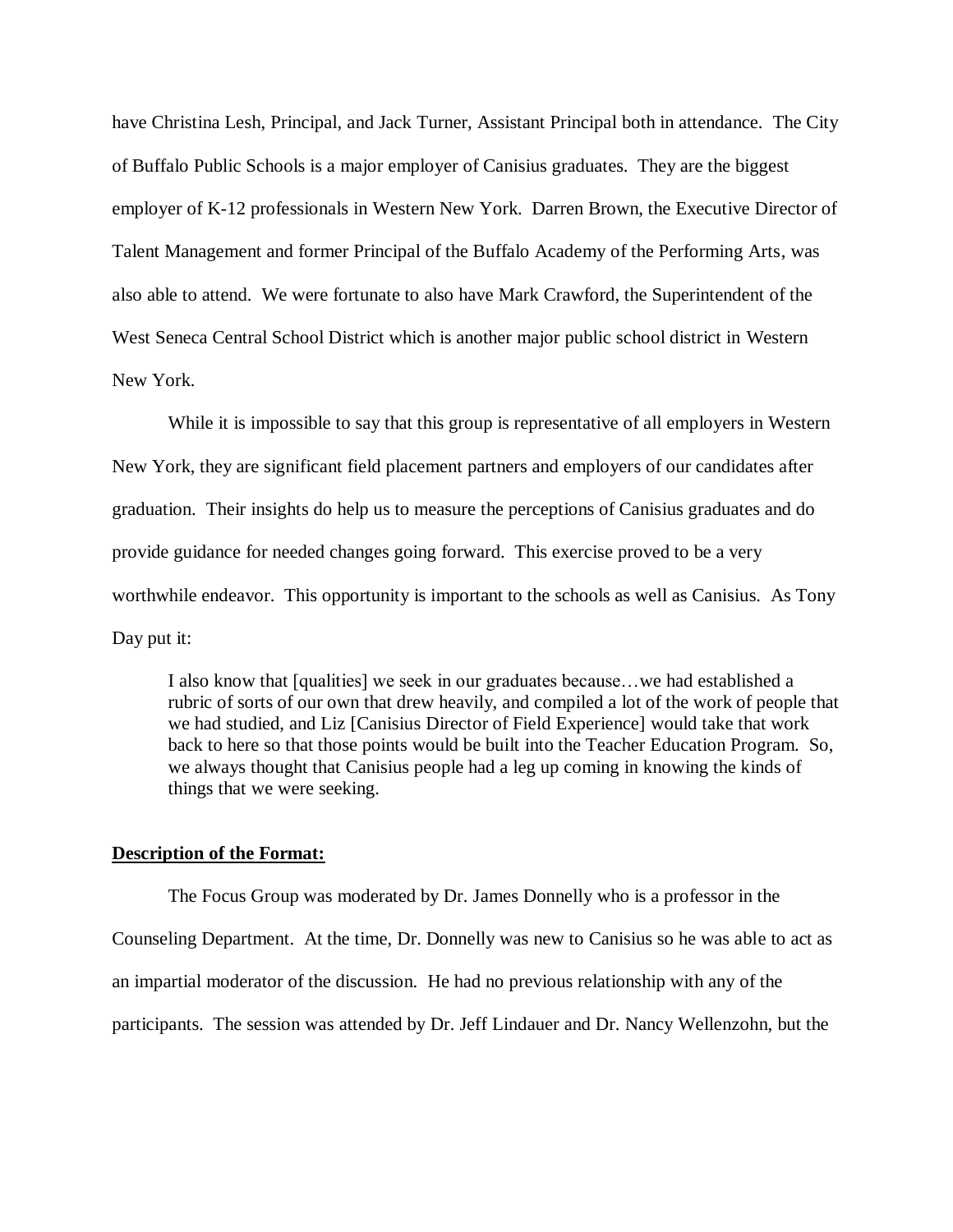role of the Canisius staff was to just ask clarifying questions, if needed. The Canisius staff were not active participants in the Focus Group.

Dr. Donnelly was prepared with several topics of conversation which were loosely developed using the Canisius College SEHS Conceptual Framework. The topics included graduate knowledge and skill, graduate impact on K-12 students, service inclination of graduates, and professionalism/interpersonal qualities of graduates. Ice breaker questions for each topic were provided by Dr. Donnelly, but the conversations were free-flowing and took the direction prompted by the participants, not the moderator.

The Focus Group discussion lasted about 90 minutes. The discussion was recorded and was later transcribed for analysis. The transcripts were reviewed and coded by Dr. Wellenzohn using NVIVO 9.0. Codes were identified "in-NVIVO" which means they were identified as the responses were being read, not in advance. These codes allowed for the development of themes which provided the framework for analysis. A discussion of the themes and presentation of the data associated with each are presented below.

#### **THEMES**

### **I. Knowledge and Skill of Canisius-Trained Teachers**

Canisius-prepared teachers have a reputation for being well-prepared, both in their content

knowledge and in pedagogy. Mark Crawford related:

I would say that for our student teacher candidates who are graduates we have hired from Canisius, the knowledge in their content area is very strong, especially when I think about our 7th and 8th grade teachers that went through a Secondary Ed preparation (whether it is Science, or Language Arts), it is a very rich background. And they have a deeper understanding than a surface-level declarative knowledge. It is more than that. For our elementary teachers, those that picked a concentration seem to have a better handle on that specific content area. Sometimes, I know they don't need to pick a specific content area. But, they know their field. They know their discipline well. As far as pedagogy, they know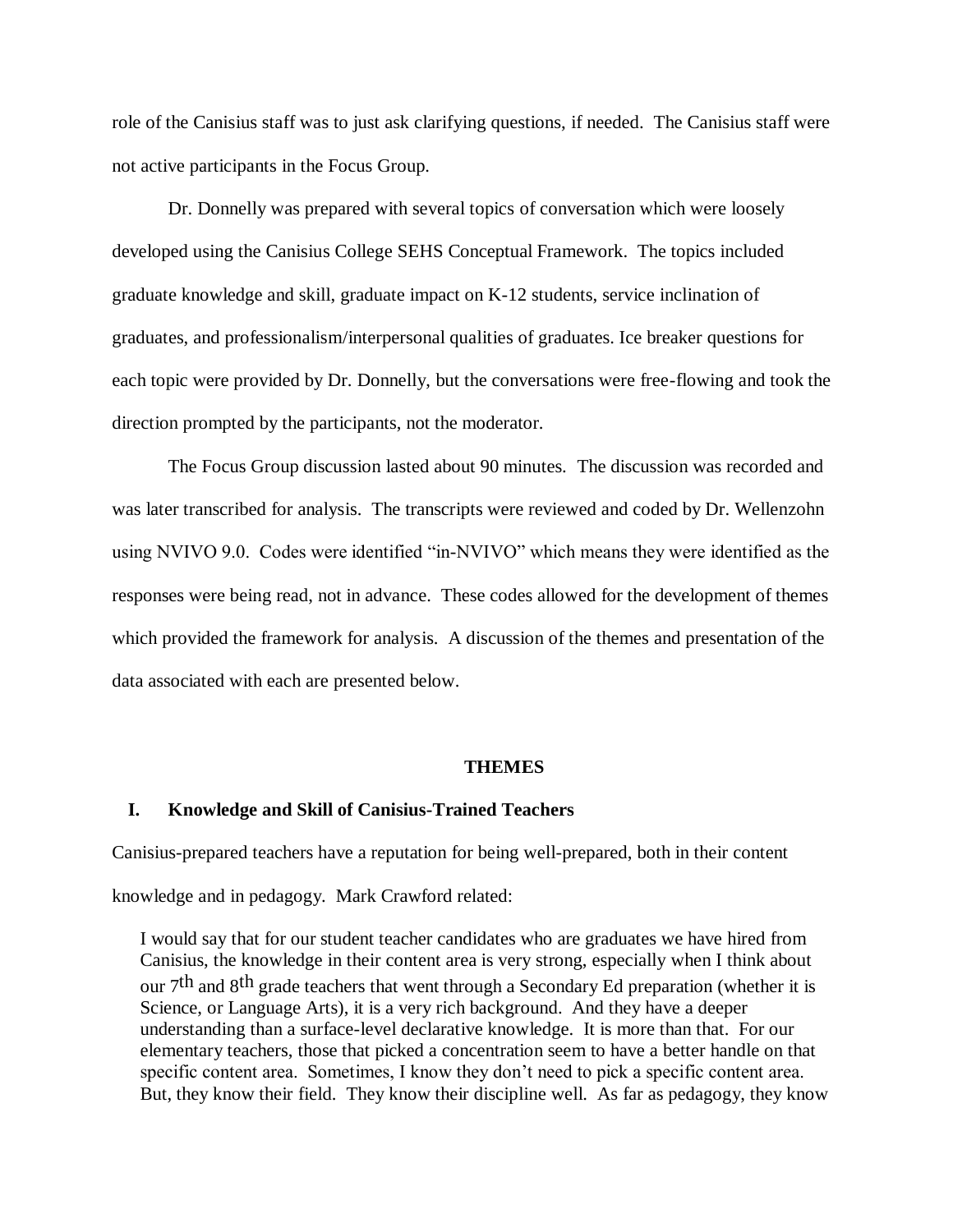developmentally what is appropriate for children and what is going to make learning engaging for children at that age. As with any first-time teacher, there is some need for a learning curve, but they still know how to make learning exciting for them.

Christina Lesh believes that Canisius graduates have both content and pedagogical content

knowledge. She related a story about a graduate who was able to find a creative way to teach

important content, and she was most impressed with how she did it. She related:

I can give you one specific example. In 2010 we had a student teacher candidate, that we actually just hired, and for one of our learning expeditions, which was about the human body, and making wise decisions about your body so that you don't harm yourself, she came up with a really engaging way for these students to look at the different body systems like an amusement park. The kids made visual models of the different human body systems as an amusement park, but what happens if you gum up the gears and start making bad decisions. The kids had a lot of fun with that, but they had to really dig in deep to the content to understand how to create the visual. For a student teacher candidate—she was in the master's program at the time, so she wasn't in the undergraduate program, but it really reflected a deep understanding of the content.

Darren Brown agreed with Christina Lesh and Mark Crawford. He said "I know that the content

knowledge is deep. It is a very thorough content knowledge."

Tony Day thinks that the strength of the program is connected to the partnership

communication that happens day in and day out. He related:

Well, if we are answering the question now--what does Canisius do better, and what should it keep doing? The program is grounded in best practice. The people that are writing the program, the people that are creating the expectation for kids. They are tapped in to practice in the field, and as a district where we try to model and emulate that same concept, forges a much stronger relationship because that value that as a professional, you have to keep learning, and there is a way that the research says to try it. That you have to personalize it to make it work in your own way, but I think that link is there. And, I think it has been open.

None of the participants in the Focus Group related an incident where candidates were under-

prepared in the content area. There was also high praise for Canisius' willingness to counsel

candidates out of the field in the very rare instances where the candidate is not a good fit

[pedagogically] for education. Christina Lesh mentioned :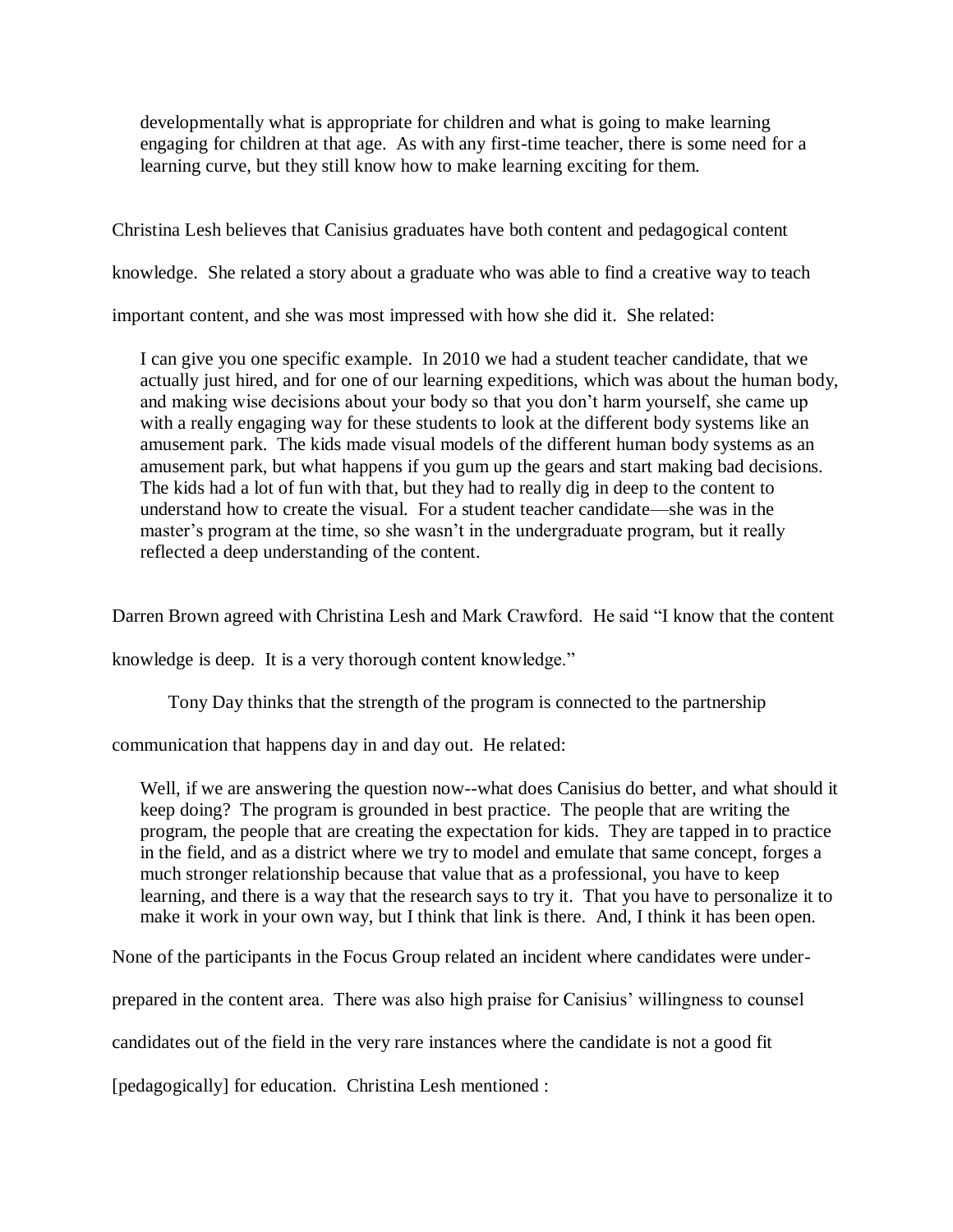…as a professional development school, we are on the one side where we know the students that come through, and being a graduate myself, I know what the preparation looks like. But, being on the side of working closely with our professional development school supervisor, we also know that in the rare instance where we have a student teacher candidate who really does not have the dispositions for teaching, when we come back to Canisius and say, we are really concerned, Canisius has never blown us off. Canisius has always been very responsive to that, and if there was a candidate that needed to be counseled out of the program. You know, I am sorry, we just don't think that teaching is the right field for you. They have always been responsive with that. What that tells me is that when I look at someone who has graduated from the Canisius program and has a teaching certification, we know that they deserve that certification and that they haven't just gone through the motions, and they have the dispositions that are so necessary for teachers.

It is clear that the willingness to truly evaluate the effectiveness of our students gives the employers the confidence that the need to hire the graduates. They truly know that those who graduate have made the cut, both in the classroom and in the field.

#### **II. Knowledge and Skill of Canisius-Trained Administrators**

Canisius College Administrative graduates enjoy extremely positive perceptions. In fact, 5 of the Focus Group participants obtained their administrative certification at Canisius. They know the program from the inside and from the outside so this gives their opinions credibility. It would be difficult to find a district in Western New York that does not have Canisius-trained administrators and in some Canisius has trained most of their administrative staff. Mark Crawford from West Seneca Central Schools related:

We have seven current administrators. One is principal at one of our high schools. One is a new principal at one of our middle schools. One is a Director of Special Education. Another is an assistant principal at one of the high schools. Another is an assistant principal at a middle school. Another is a principal at an elementary school. And another who is an assistant in the other high school. Those who are assistants certainly get involved in scheduling. One used to be Chair of Mathematics at that high school. Another was Chair of Social Studies. So, they seem to know their content areas. But they also got to know… because they listen well to the concerns of other department chairs when it comes time to do scheduling. Each one of the seven of them is a very professional, capable, and caring young person who clearly demonstrates a strong service ethic. And, my experience with them is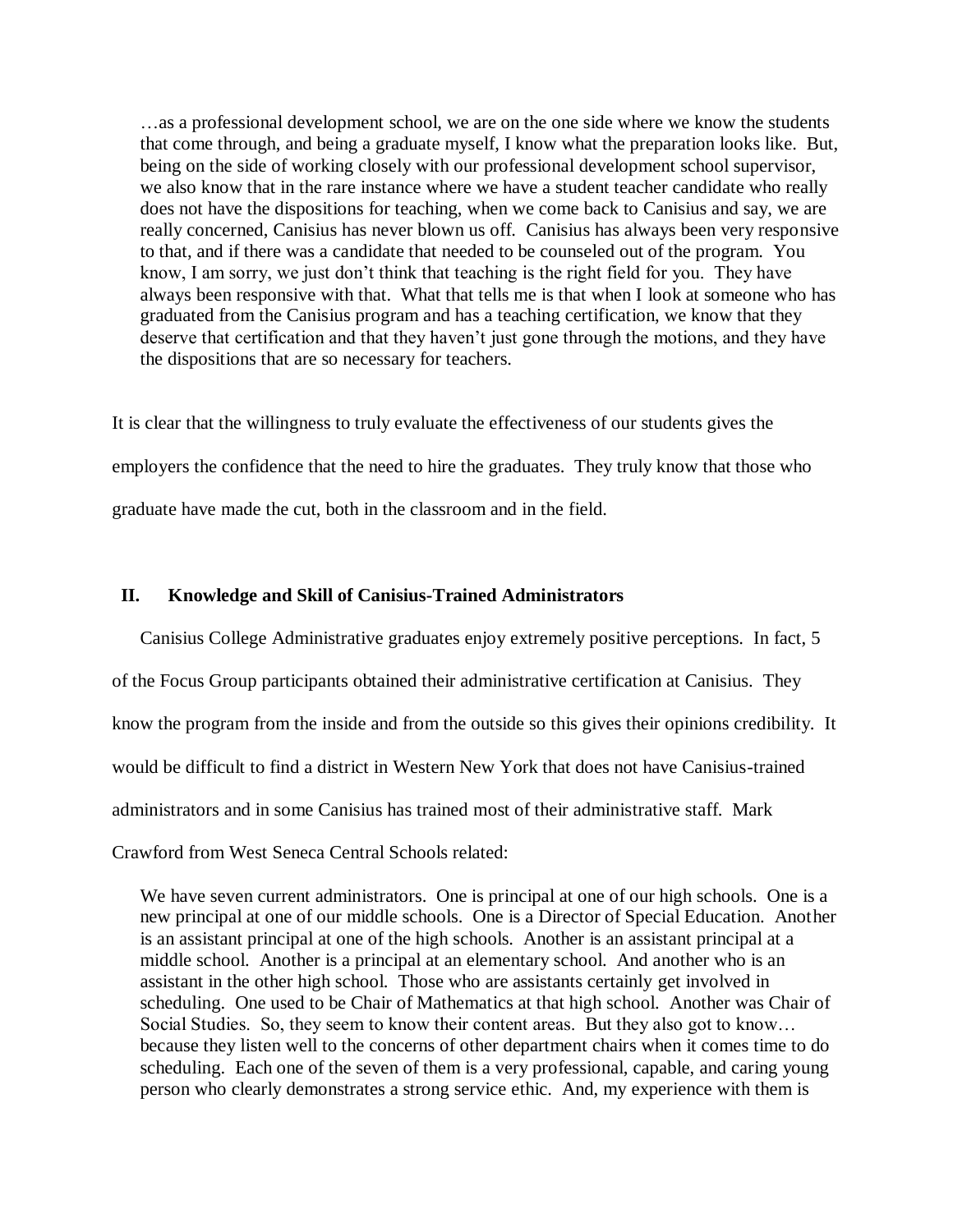that they treat everyone with positive regard. They do a great job with the parents and certainly with the young people and children.

Darren Brown of the Buffalo Public Schools related that BPS likes to hire Canisius-trained

administrators who interned in BPS schools. He said:

…we knew that we wanted him [a current teacher] to take over one of our Assistant Principal positions. He did his coursework here at Canisius, and interned with us also. And, in the summer, he ran our summer school program. He was top-notch. We knew what type of training he had. And he, actually, was such a big part of the school building, he had been an administrative sub, he was part of the school district management team meetings, participated in the PTSO meetings, and that is truly what we are looking for. We look at all of those experiences you have had, while you were a teacher. We get many people coming to the interviews and saying what they are going to do about… Well, what have you done? So that is what we look for. We actually had someone interview last week and is meeting with the superintendent today, that came in, discussed everything like APPR, composite effectiveness scores, talked about the number of priority and focus schools. They just knew a good amount of information, and in the district they had been to a number of the superintendent round tables. Those are the type of people we are looking for—those that have not just the theory behind the administration, but actually have the experience.

Darren also believed that Canisius administrative graduates are strong because of the network of

other administrators and Canisius faculty on whom they can draw for support. He mentioned:

Graduates that come from the administration program, I can say, have already a core group of people that they have access to, including their professor. They know many of the adjunct professors who are actually practicing administrators, so they can reach out to those people. So, once they get in a position, they never feel like they are alone. Not only do they have their colleagues that they have developed a relationship with, but they also have their professors that they are still in contact with that are in the field. When I became an Assistant Principal, I contacted Joe Gentile [a Canisius Adjunct Professor] on a number of issues a number of times. So, I know that that is available and that is still there.

One common experience expressed, though, was the willingness of Canisius-prepared administrators to go over and above the call of duty. This includes being responsive to all constituencies within the schools. Jolene Reinholz felt that it was necessary to call one out by name. She said: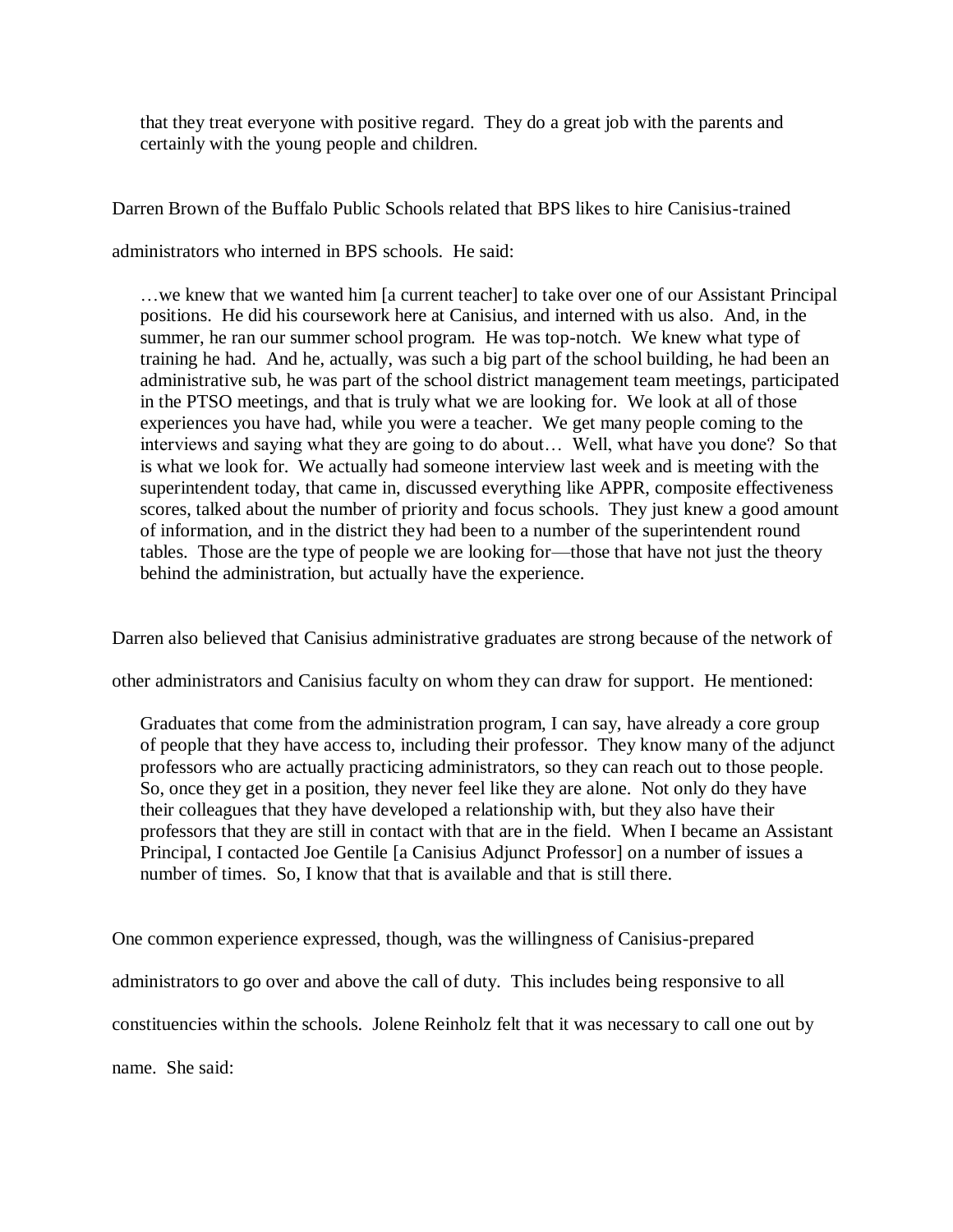The reason why I brought that up is because Rob McDow, who is African American, works at our school district. Our population of African American students has been increasing substantially over the last couple of years, and Rob, although he is in the District Office, and his responsibilities, of course, don't necessary have to do with, or are tied directly to, student instruction or student management. He is more management, but he has made a point to come to the high school and really become part of the program with our students. So, he actually facilitates a group called Soul, which is a group that was generated by our students who came forward and who like to come together and to have a club, a place for students of diverse backgrounds, to come. Now, it has actually opened up to all students of all races. So, it is a mixed group of kids who get together once a week with Rob as the facilitator alongside one of the teachers, and they bring in different people—local people as role models. They talk to the kids about the importance of education, also about the importance of making sure that they are proud of their heritage, and different ways that we can support that at Sweet Home in our schools. He has done a wonderful job with that. I haven't seen that where District Administrators actually—he actually asked to be a part of that. And he has a presence in our school. He often comes down and has lunch with the kids. He is a great advocate.

This sentiment was echoed by Darren Brown, who commended Jolene Reinholz and her attitude

as a Canisius graduate. He related:

Can I just say add one more thing? We would be remiss if we left this session, without me telling you that the best evidence that I can offer for this study of the Canisius alumni embracing of diversity is just to simply watch any of the tapes of the last six graduations that we have had because on the stage is Jolene Reinholz, an alumnus from the Administration Program, and I would ask you to watch the three hundred or so kids and how many give her a hug, you know, a personal hug, and how many of them are kids of color, some of whom she has had to be tough with, engage in conflict, and how successfully she has been able to manage that. That is on display every June.

Jolene feels that Canisius taught her to treat each situation as a unique situation, and to not hold

grudges. She mentioned:

I would also add to that…when I think about the teacher leaders or the new administrators that have come out of the program that we have at Sweet Home, they seem to have a really great ability to de-personalize situations when dealing with conflict and dealing with students, in a way that they are always looking for win-win solutions. They have an ability to focus on children when there is conflict and the best needs of the children—let's keep bringing it back. But, there is also the sense that they are resilient--that they can be in a very emotionally-charged situation, especially with my Assistant Principal, who deals with some pretty severe behaviors from time to time. He has the ability to step back and really depersonalize it, and come back the next day with absolutely no residue. There are no hard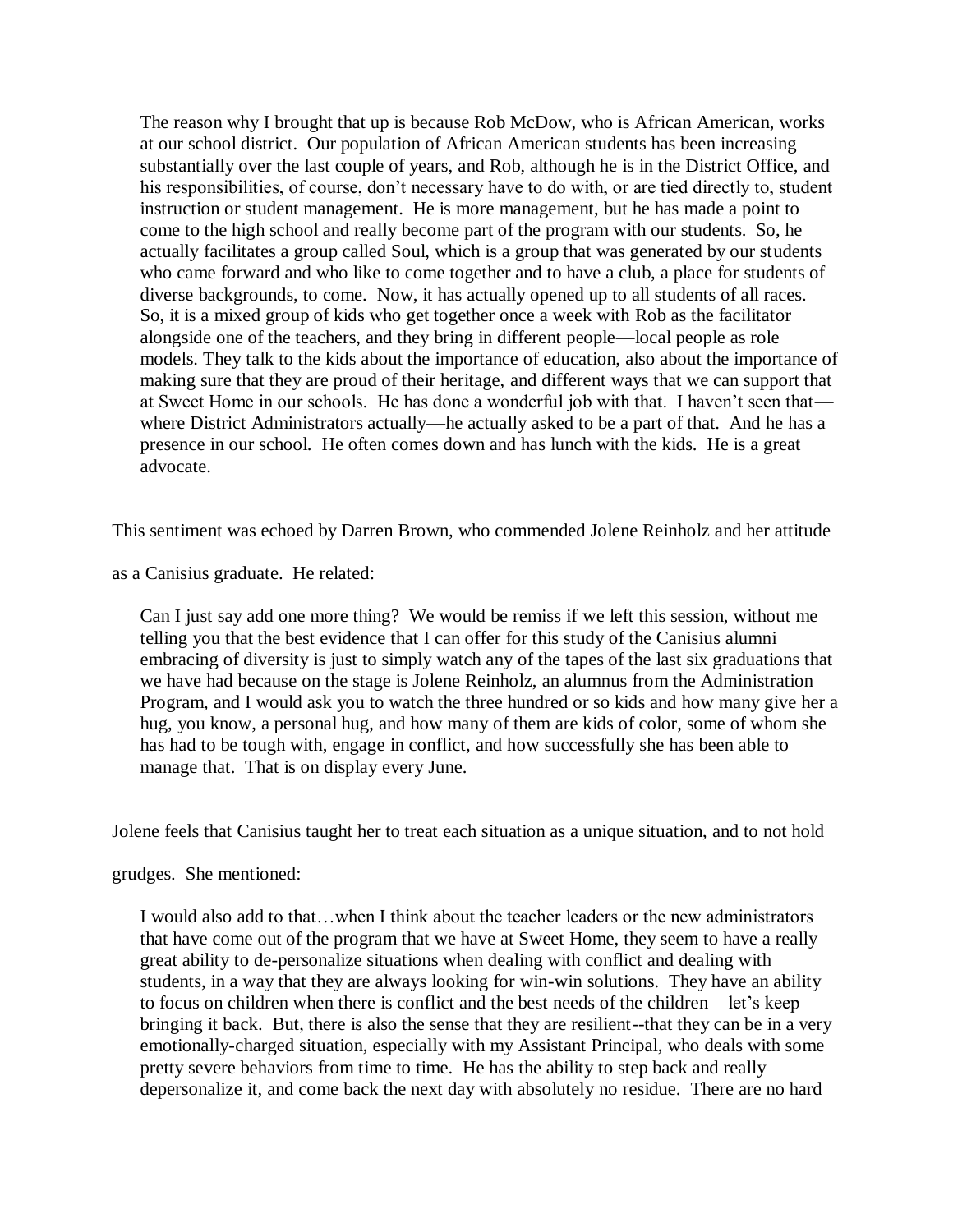feelings. He just wants to get back on track. So, I think that is a really important characteristic, and a really great asset to have.

# **III. Knowledge and Skill of Canisius-Trained Counselors**

The participants of the Focus Group did not have as much knowledge of Counseling graduates as

they did with teacher preparation graduates and administrative graduates, but the information

that they were able to provide was positive. Darren Brown related his perception of one of his

Counselors from the Buffalo Academy of the Performing Arts. He said:

Well, he did it all because our school was grade five to twelve, so he headed up the high school program, so he did a lot of college applications and mentoring, so he did a lot of that. I know the students respected and loved him because he almost got as much applause as I did at graduation. The way he interacted with students—he called them all scholars, and it was those kinds of personal touches… He was an upstanding guy.

Christina Lesh has had the opportunity to work with a Counseling graduate who actually started

as an AmeriCorp Volunteer and who is now a teaching assistant. She related:

We have a person with us now. She is going into her third year with us. She came to us through the AmeriCorps Program and we hired her then as a Teaching Assistant, not as a counselor. But, she understands children and she is very good at building relationships. Again, it just feels like it's the same type of experience that the teacher candidates lack real, long-term consistent counseling experience. So, to be able to really work with children for a long time and to be able to see growth and change and to be able to have those conversations with parents, be prepared to have those really hard conversations with parents who may not want to be accepting of counseling support, or that your child needs help beyond what we can provide here at school.

# **IV. The Importance of Caring**

Woven throughout the discussion of the characteristics of Canisius graduate was a foundation of caring displayed by graduate. The Focus Group participants seemed to believe that this caring was rooted in the Jesuit ideals support all of the educational programs at Canisius. Christina Lesh put it this way: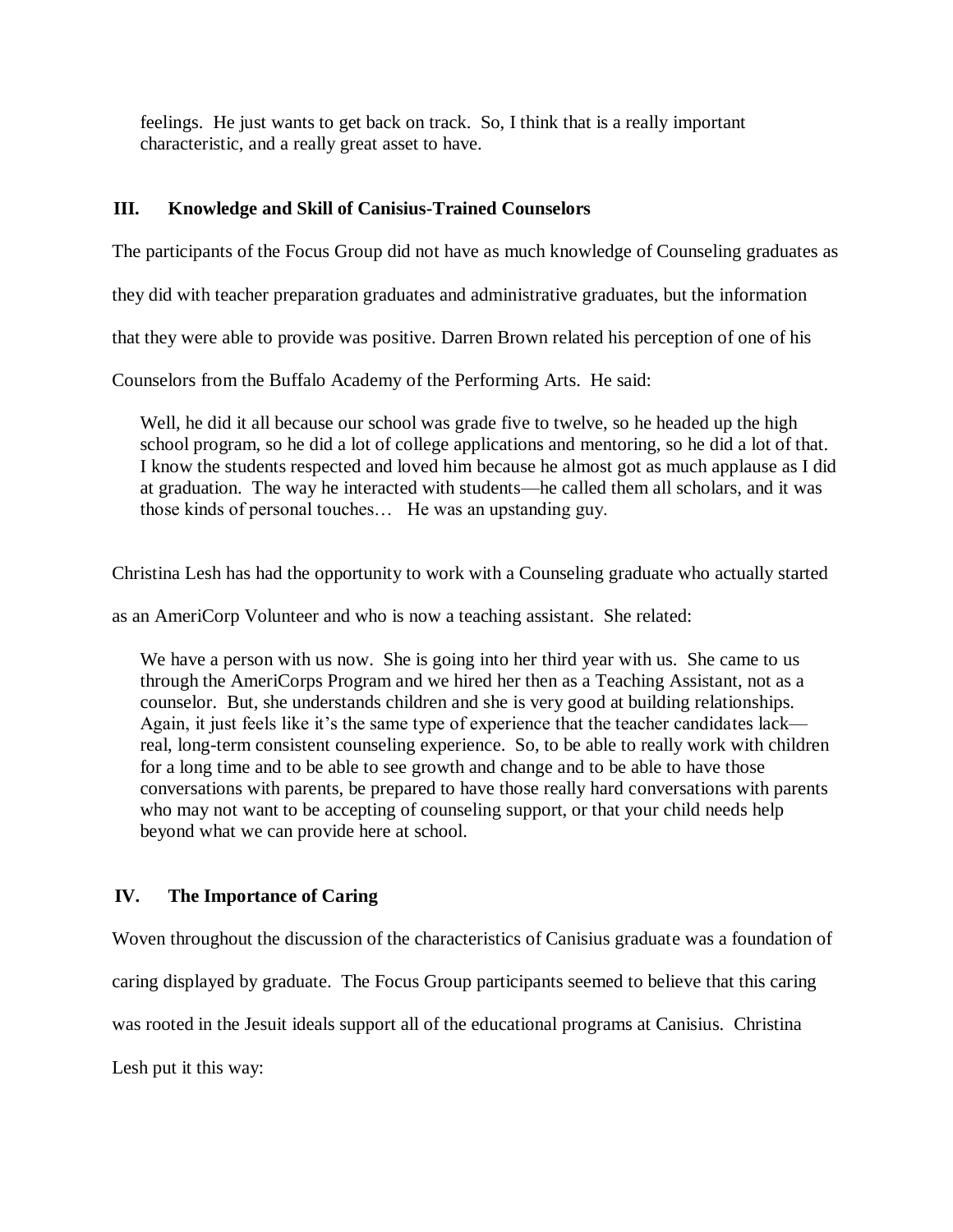I have to say that what I have consistently seen is that our student teacher candidates, and the ones that we have made the decision to hire, is that they understand the importance of building relationships with kids. And, that is something that you really can't teach people. You know, that is in them genuinely—they want to become teachers because they genuinely love children. And that is true of our teacher candidates, and the ones that we go on to hire.

Tony Day's comments were very similar. He stated:

I can think of, on our teaching staff (either current of former teachers) we have had at least six Canisius grads from the undergrad program, and at least two current teachers that have worked their way through the Canisius administrative program, and these are some of the most effective people that we have with kids—mostly because they are really authentic and genuine. There is one… two of our social studies teachers were Canisius student teachers and then hired, and their interactions with the kids are always…you know, they care about the kids. One of them is a performer. The other is a quieter sort of person in the classroom, but both of them go out of their way to create relationships with the kids that you just generally don't see. One of our graduates of the administrative program is also our boys' basketball coach and he has really embraced the diversity within our district.

So these are people that I believe have a very strong set of morals and values, and I think that are very respectful with kids and parents. You know, with respect they sometimes have to say the tough things, and sometimes they have to put their arm around them and hug them at the same time. So, I really believe in that in having a relationship with the student teaching program and then I was actually a member of the assessment committee for a couple years, I recognize that those values are embedded within the program and I think that comes out.

Mark Crawford's thought ran in a similar vein. He said:

Each one of them approaches their work with an understanding that school work is about relationships, first and foremost. And, I resonate with that, and it is nice to see, but as I met them and got to know them, they gave evidence of that orientation.

I know we have several teachers from Canisius, but I work mostly with the administrators. There are the seven positions that I identified, plus the two of us in the central offices from Canisius, I think everybody has a positive regard for children and parents. And you see it in the way in which they deal with very tough meetings. We have some parents where sometimes there is conflict and the tension is high, and they are always patient and respectful. And they are also the people who, more likely than not, jump in their cars and go make home visits. So, their outreach is really noteworthy, and I think a lot of it has to do with the amount of orientation they had when they were here with students. As you said before, Christina, some of these things are inherent in people, and it comes from family and everything else, but they are enforced here. But everyone to a person, in our building of administrators--I have never had a question about the way in which they present themselves with teachers or parents and children when there is conflict, as I am sure Tony will tell you,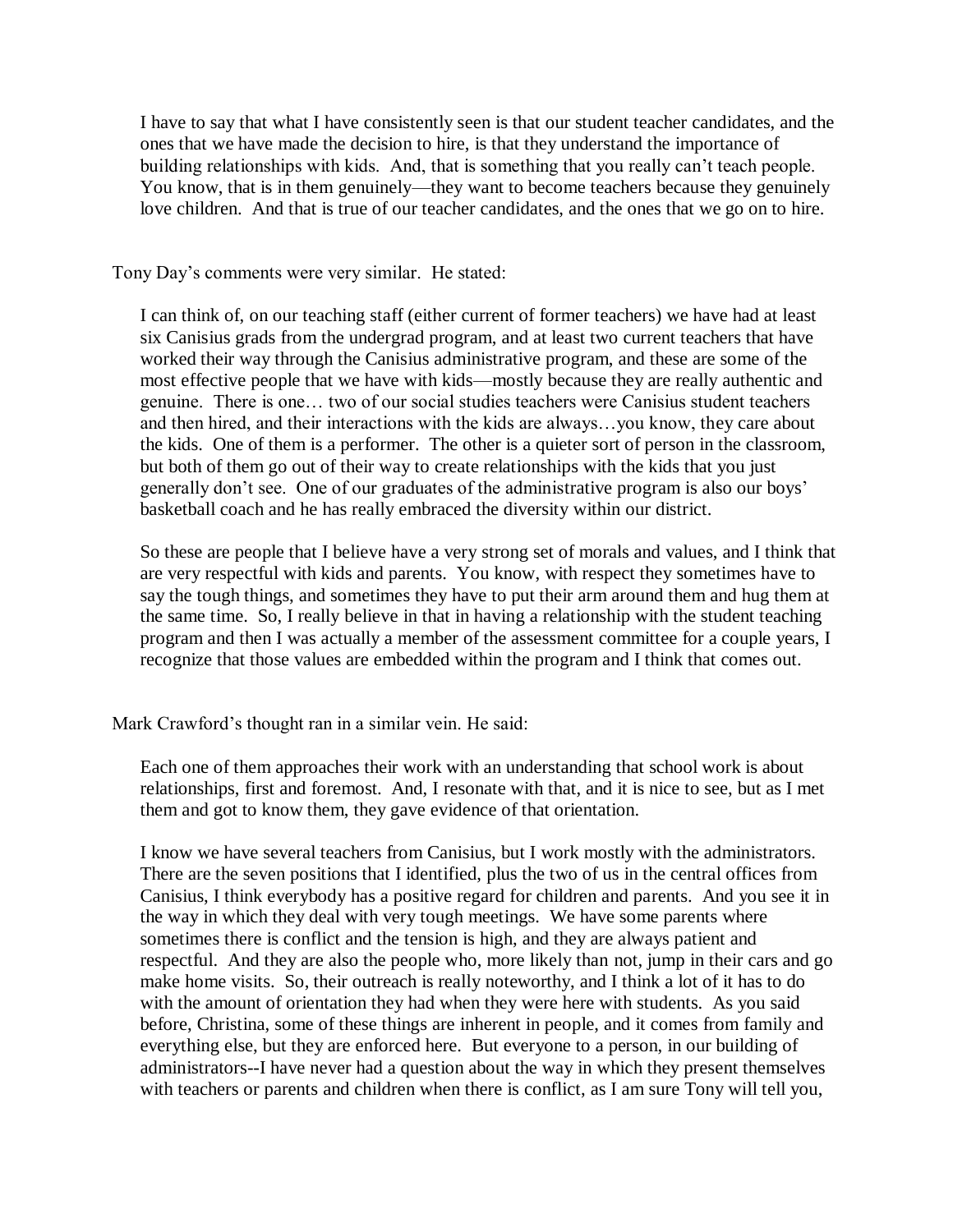as well as Darren, and you ladies. I think our world is full of conflict. We talk about it all the time. Pat Phelan who is on your staff here, will tell you that the amount of conflict that we face on a daily basis has certainly increased. I am in my thirty-ninth year of school work, and it has really increased. There are so many different points of view and different interests, and those kinds of things. It is hard to make everybody happy.

Jack Turner ascribes the caring nature of the graduates to the Jesuit educational foundation. He

### intimated:

What they do better than others… In the best case scenario, the students who come from Canisius College who have, one way or another, either through religious or non-religious campus ministry. Or, those who have had a lot of experience with the Justice Project, come with that real enlightened Jesuit point of view on life. Having had eight years of deaf education and then two years with the Congregation of the Holy Cross (that mostly tried to convince me that the last eight year of my life were all wrong), I have learned that there are some themes that really come from that Jesuit point of view that are also really excellent for teachers. Like, the one of being in the world, but not of the world. So, when we talk about being able to be personal, being able to care about what is going on around you, but knowing your purpose is somehow higher than that. Again, whether that is spiritual, or non-religious, or religious—whatever. It still works in practice. And then also that idea of "the men and women for others," and education. If the State is signing you paycheck, you are a servant to the public, whether you like it or not. So, that is part of it. It is civil service, and the second word is as important as the first. The kids who come from Canisius, in the best case scenario, have that. And that is really beautiful, and which I think sets them up for a successful career in education. And they are naturally going to see challenges in—serving a public like Western New York is increasingly poor. So, in the best case scenario, they do that much better than others. When interviewing people, that stands out clearly and draws you to them personally. You want to have that person in the building.

Mark Crawford's comments reinforced Jack Turner's believe. He said:

And it is certainly consistent with the mission of the institution. It is service and caring, and to some degree the love they have for the young people they are serving. And they are the greatest cheerleaders of the school, for young people. And it is just a joy to work with. And as Tony says, and Darren got into it, I think there are a lot of people that come from different places, and being born to some degree… all of this is partly science and partly art, right? You can teach the science part, but the art comes from the ability to motivate and inspire somebody. I am not sure that comes out of a program. Those are certain qualities and attributes that a person has inside, but I think what you can do is you can cultivate that and bring it along. And by assigning a high value to those things, you help reinforce a young person's normative orientation that this is a good thing to be doing.

## **V. Desire to Hire Canisius Graduates**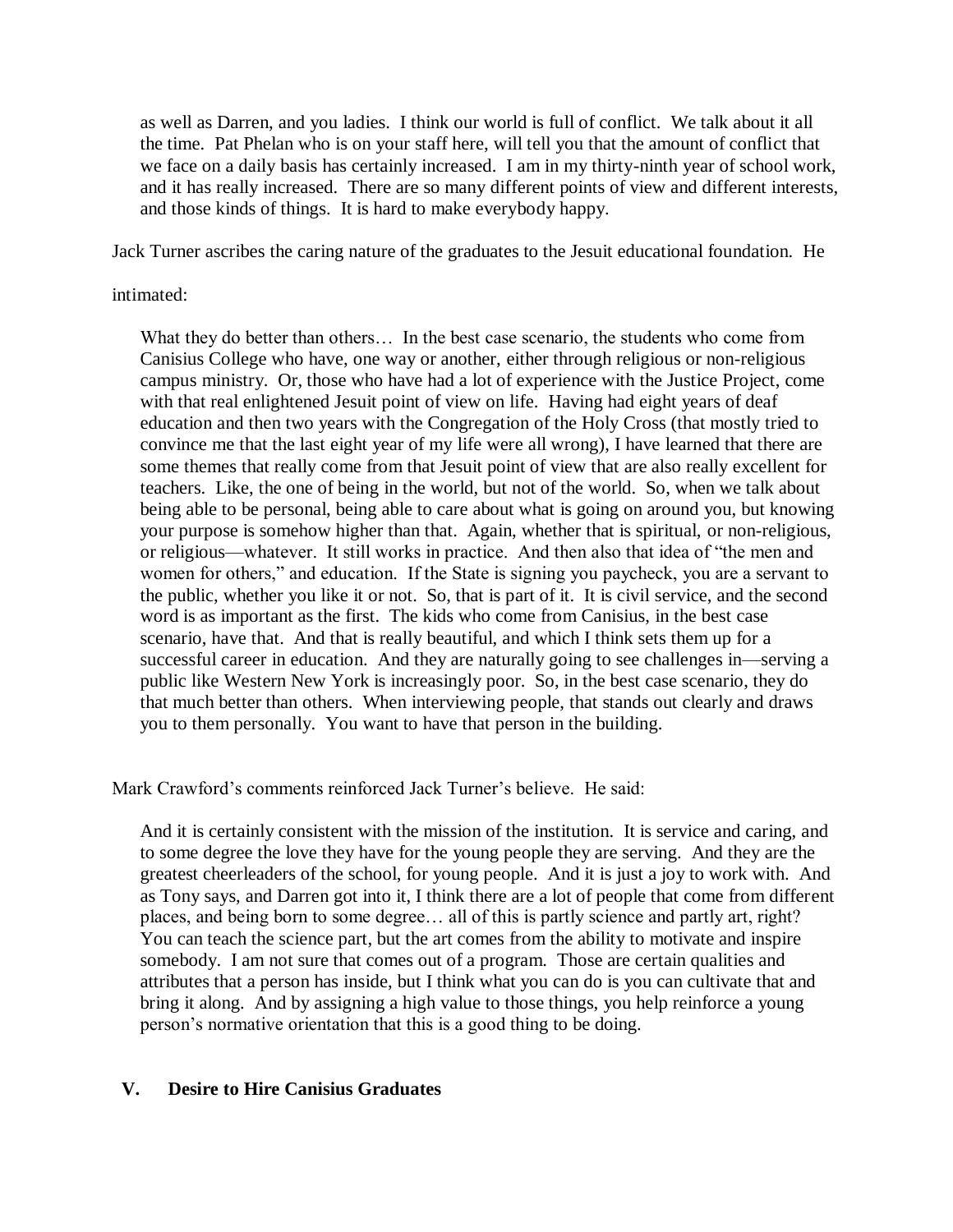At one point in the meeting, the conversation turned to the hiring of Canisius graduates. The school districts can receive hundreds if not thousands of applications for employment each year. It is difficult to screen for potential candidates to interview. Dr. Wellenzohn asked all of the participants if the "Canisius" brand helped to select candidates to interview. The response was positive and unanimous. Tony Day, Superintendent at Sweet Home jumped right in to say:

I will answer directly your question, Nancy, yes. If it is says Canisius, I stop, take a second look. Absolutely. I will also tell you that…. For a long time, student teaching was only done in buildings and it was kind of all over the place. Some people had two or three student teachers here, so it was kind of disorganized. But, I don't know, what—eight years ago, we reorganized, made a process and over a period of time we quickly realized that the candidates we wanted were coming from…because they work with our kids. All these people come in and work with our kids, so it should matter where they come from… I would say eighty percent of the student teachers placed in the Sweet Home School District come from Canisius. I guess we have faith in the program. Not that we deny everybody, but we offer more slots to Canisius because we think they are better prepared.

Well, if we are answering the question now--what does Canisius do better, and what should it keep doing? The program is grounded in best practice. The people that are writing the program, the people that are creating the expectation for kids. They are tapped in to practice in the field, and as a district where we try to model and emulate that same concept, forges a much stronger relationship because that value that as a professional, you have to keep learning, and there is a way that the research says to try it. That you have to personalize it to make it work in your own way, but I think that link is there. And, I think it has been open.

Mark Crawford, Superintendent in West Seneca also answered with enthusiasm. He said:

I have to guard myself because I am biased. I went to Canisius High School, and then to Canisius College, and I have two degrees from here, but I as I think most of us have said, many of us have had very positive experiences with Canisius grads, and I was just going to mention that we have two guys at one of the high schools that are two of a three-person team. They are on a search and recovery mission every year to make sure they get every kid they can to graduate. And they do get in their cars. They do make home visits. They reach out and do everything they can. (approx. 10:30)They have made chuckles at the superintendent meetings that they have to deal with, so let's give these kids the appropriate punishment that they deserve, but Dr Crawford, let's make sure that we keep them in the game. And we do.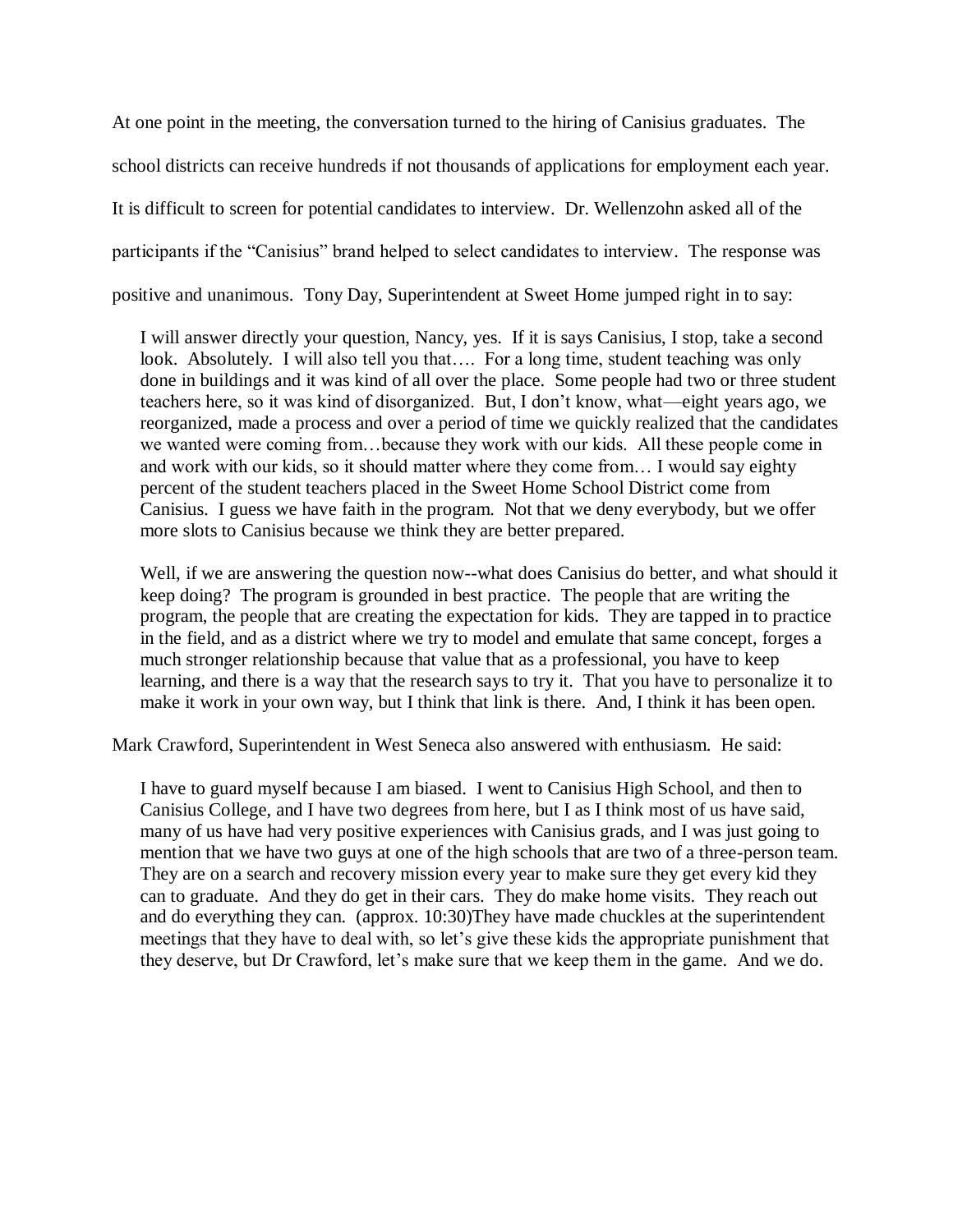### **VI. Issues Facing Education**

The participants of the Focus Group are all dealing with the changing landscape in the field of Education. They are all facing challenges and are thankful for the opportunity to work with college partners to try to find solutions. Mark Crawford is especially concerned about the gap between the highest and lowest achievers and how difficult it is for the schools and teachers to respond to this disparity. He related:

I believe in West Seneca we have a few that were...that passed through. They were kind of the social glue for some of these young people, between home and school, and teachers, and some of the administrators. They get it in terms of the needs of children. When Jolene and Jack were speaking, one of the things that I was thinking about in terms of teacher preparation… I was telling you about my experience in Dryden. In Dryden, we had two thousand students. So, we had children coming to school who were the offspring of some of Cornell's world-class professors, and then we had some coming from trailer parks. So, there was a huge gap between kindergarten students who had Cornellian parents, who had already traveled abroad and were reading at a second grade level, and kids who were in Appalachian poverty with limited experience in terms of vocabulary and with little travel outside of the county. So the discrepancy was enormous. Part of the problem was that most of the teachers tended to have middle class experiences—they went to college, a university, and never knew deprivation in their life. And then to have a boy comes to school without his homework done and they want to make him accountable, so they tell him he can't go out on the playground with everybody. What the teacher didn't know was that he came from a home where the mother was involved with somebody late into the night. There was no supervision of him. He didn't have supper by the way, and she is applying a middle class standard of discipline to a kid who she presumes is living like all the other middle class kids she knows. So we had Ruby Payne come. Ruby Payne has done research on rural poverty and the point is that middle class people have values and those who live in poverty have values. And those who live in poverty also love their children. So, our poverty rate in Dryden was almost forty percent. So, in addition to trying to level the playing field, you have two kindergarten babies come in. One has very limited vocabulary and knows nothing about numbers, unable to sit in a circle, and this little girl whose parents are professors at Cornell, reading at a second grade level. The gap is enormous. So, in order to meet the needs of those children who are coming from those kinds of homes, you have got to have teachers who have the capacity to understand what it is to go without supper, to know how important breakfast is, and lunch in school. And when little Tommy comes in to school and hasn't got his homework done, you don't discipline him by not letting him go outside because it is not his fault. How about ideas like home visits and all those other things? It wasn't until people got into those homes and realized that there is so much lacking.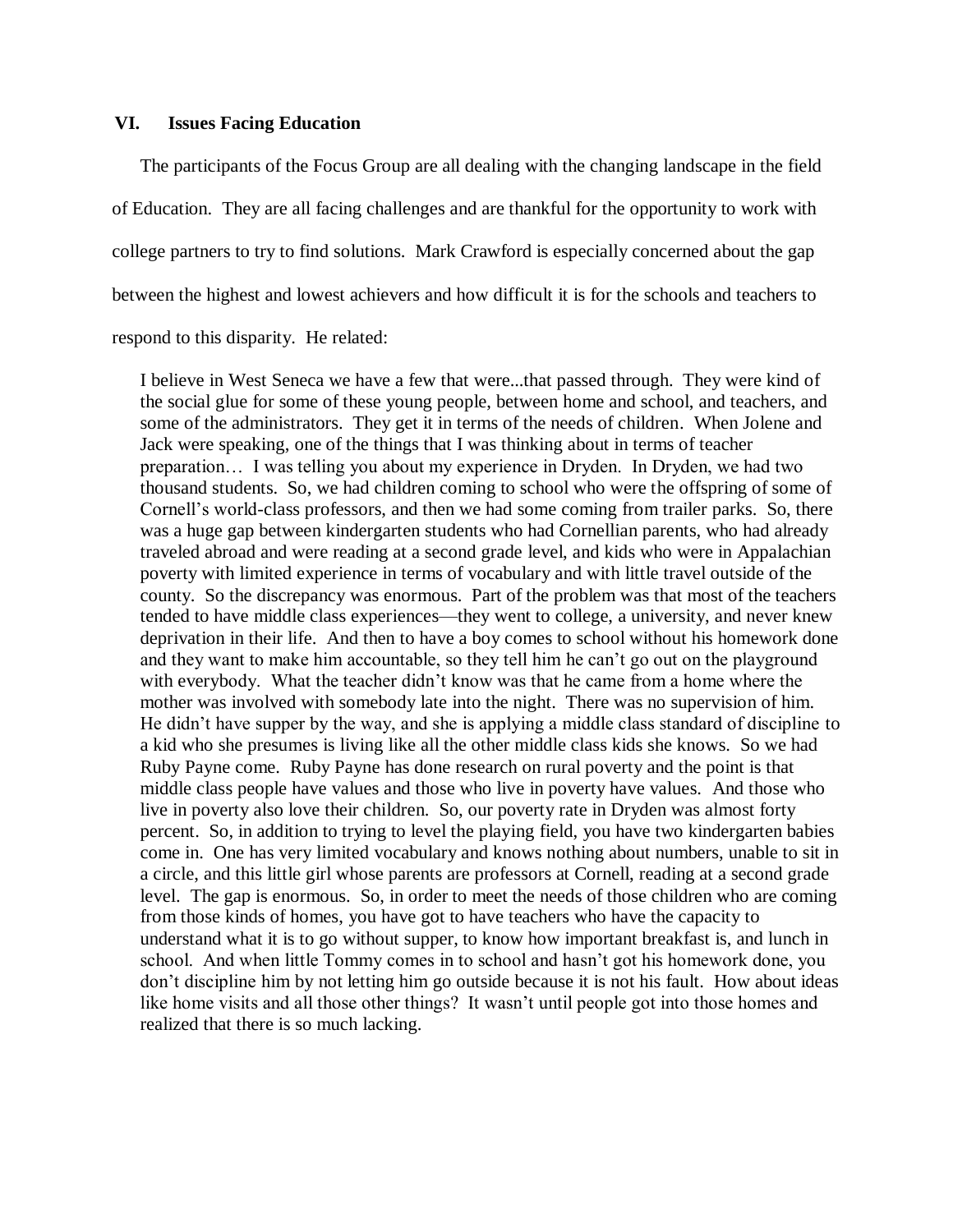Jack Turner wonders if the homogeneity of the pool of teachers makes it difficult to truly

understand the constituencies that need to be served. He opined:

There is some research on who goes in, right? It is not going to be an education poll. And the research doesn't support that being in the top ten percent of your class makes a difference. Because the last stuff that I read was if you could be in the top quarter of your class, coming out of high school…that tends to… you look where the grade is…teachers come from the top twenty-five percent. But then, smaller numbers, higher quality. I think there is something to be said for, in some cases, smaller is better as long as you have the capacity to do that. So that feels good too. And then, something about recruitment—and I am not even sure that this is really Canisius's job, but certainly it is worth putting out there. But, not just who goes in in terms of body, but who goes in in terms of what America looks like. The student teachers that we had from Canisius College last year were great. All of them were very good. We hired some. Others got placements at many other places. But they were all twenty-one, white women from the suburbs, and three quarters were Italian. It was striking. It was actually weird being in the room. I was actually looking around thinking like for one, I am the only male. There is no one of color. And I think, what are we doing here? Because we are about to go into a school that doesn't look like this. Fifty percent of the school is male, and we have many students of color. This doesn't work, right? So, finding a way to control and recruit specifically who goes in is, I think, important.

### **VII. Issues Facing Teacher Preparation**

The Focus Group participants were very willing to offer advice to Canisius to respond to

difficulties that are being faced by all in the field of education. Darren Brown recommended:

What I do think that we need to do a better job of at Canisius is culturally proficient teaching, and understanding the dynamics of working with students of poverty, urban school districts, or even school districts that are very close to urban school districts, because their school's level of diversity is increasing also. What we are seeing are candidates who appreciate working with students in poverty, but they cross the line of pity. We want to make sure we are not doing that. That is why it is important (like what Dr Crawford was saying), that they actually have experiences—not just read about it, but actually have experiences of dealing with students in poverty, because we do have students—not just from Canisius but from all over the United States—who see these kids and don't want to, you know, suspend them because they think they are going home to a mom that is probably on drugs. And you automatically…I take offense to that because I grew up in Buffalo, my mom isn't on drugs not that I got suspended!

Mark Crawford offered similar advice. He said:

So, my advice, and this is not just from Canisius. It's everywhere. I saw it in Hamburg to some degree, and in West Seneca, you may be surprised to know, we have thirty-two percent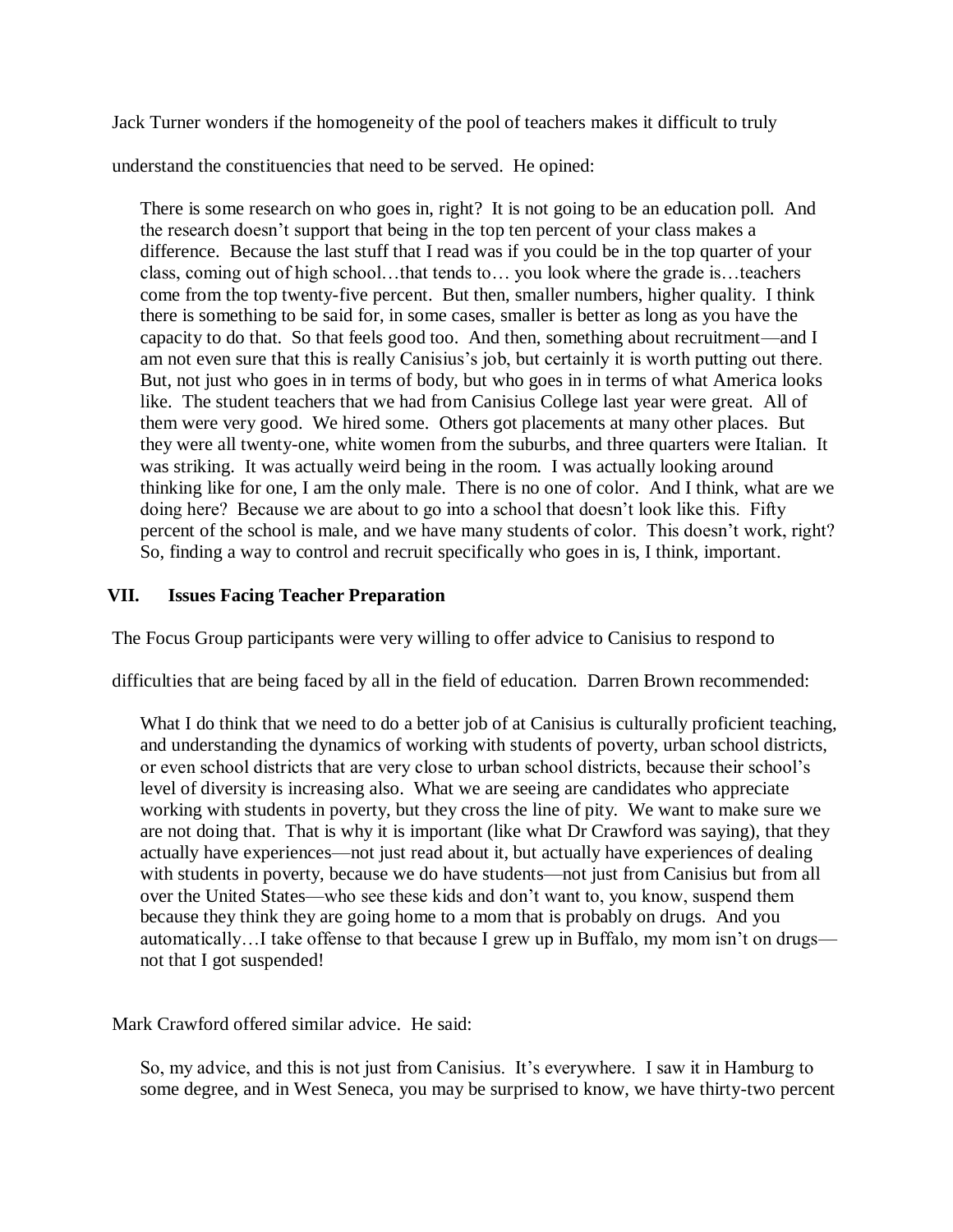of our kids on free or reduced lunch. There are some very serious issues with poverty in West Seneca. Same thing--we have a lot of wonderful teachers and administrators. But there are some who, again, never suffered any deprivation. They will nod their heads and say, "yep, I understand it." Well, they never lived it. And sometimes the way they respond to some of the parents and the kids when things don't get done on time, or its one thing or another, suggests to me that they don't really get it. So my advice would be to this institution, to take your middle class teachers and make them a little more sensitive to the range of kids that they are likely to service. You know it's easy to teach the kids who are coming from the middle and upper-middle class, who have never been deprived, and whose parents make sure they get their homework done and show up for everything. One of the things we finally tried was—because sometimes the poor single mothers had to make a choice between filling a propane tank or fixing a flat tire. So they couldn't get to a parentteacher conference. It wasn't that they didn't care or love their children less than someone else. But someone looks at a widescreen TV and says, "Well, they don't care." But, we are not understanding it well enough. So, I would offer that that is something that maybe everybody could think about.

Jack Turner turned his attention to the field experience portion of teacher education programs.

He feels that not enough time is spent in the field. He said:

I really appreciate the previous comments made by the panel. And I think they are all true if you accept the current paradigm of what teacher preparation looks like right now. I think it is good. But I would like to say out loud that the way, I think, that teacher preparation works right now is probably not okay for where we want to go with education in general. Undergraduate education does not have enough hours in a school. There is not enough practical experience, and like that internship model which we all want to sort of say out loud, wow, we would really like to have a more—a year-long practical internship model that does not exist at many places, and it really does not exist in Western New York. And so I appreciate very much what students get in their four years, and the educational training that is available to them now through NCATE or CAEP, or whatever it is now. But just knowing that our young people would benefit more from having more practical experience in the classroom… Because the one thing that they do have is good content knowledge, I will say that myself, but they are not slick and they don't make intelligent moves in the classroom in the same way that they would have if they spent, let's say, five hundred hours or some increased number, for their placement in the school—during the day, taking classes in the evening, working side by side like a true intern or a true junior partner throughout the course of an entire school year. In that way, they know the Spanish, they know the history, and in general they have an idea of where to start with management, but they don't have that so deeply because the paradigm doesn't really allow them to do that.

Jolene Reinholz agrees with that sentiment. She likes how pre-student teaching and student

teaching are beginning to take place in consecutive semesters in the same school. She related: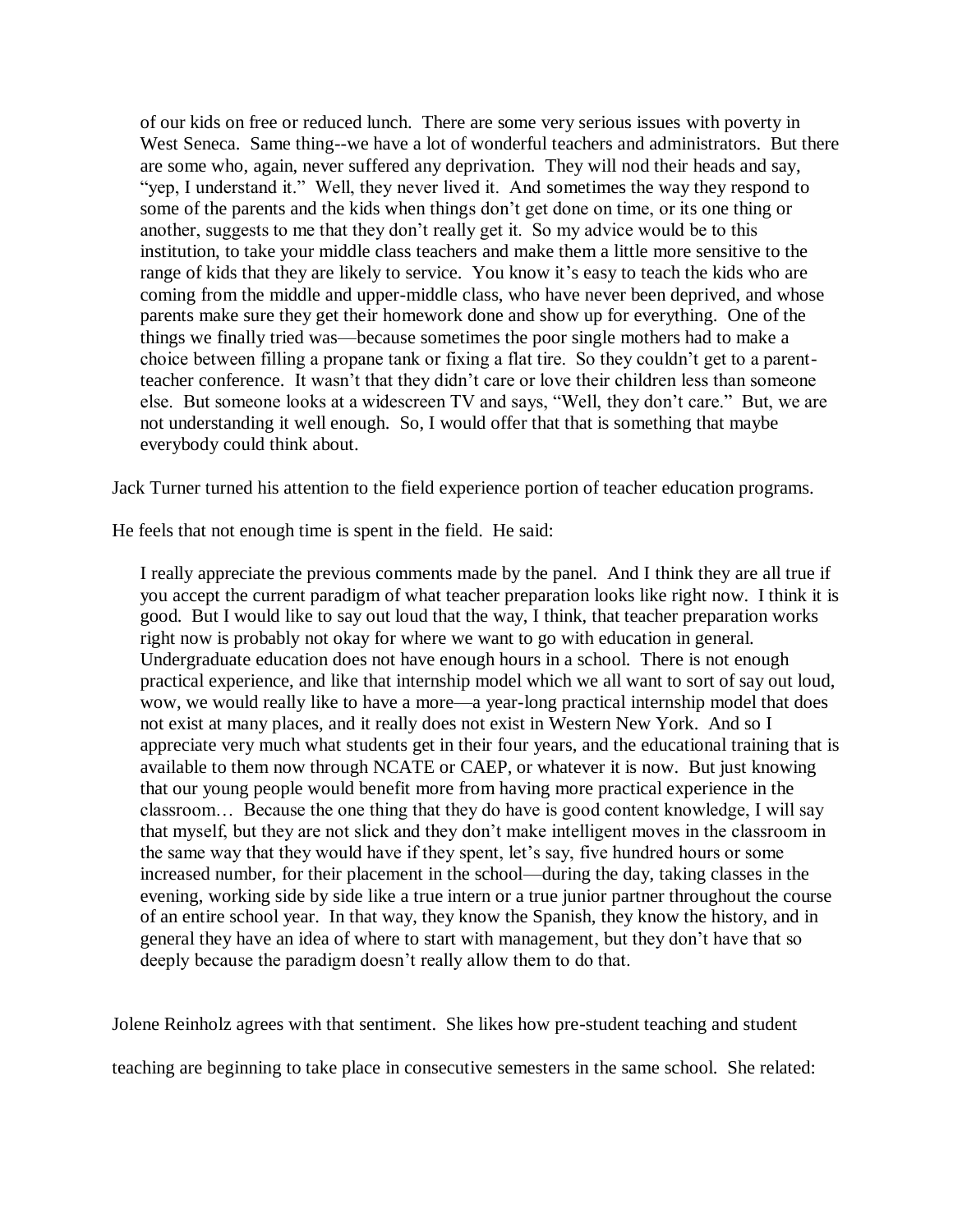At Sweet Home next year, we are looking forward to having a number of student teachers who are doing their observation assignments with the teachers that they will be doing their student teaching with. So, we are really looking forward to having that continuity for that expanded time period where the candidates come in and really get to know Sweet Home and its culture and its students before they start really diving in and having all that responsibility that is tied to their student teaching. So, I think that is valuable.

Christina Lesh agrees that longer placements would allow student teachers to follow through

with their efforts and see the end results. She related:

At Tapestry, what we do is that we have student-run conferences, and unfortunately our student teachers are not part of those experiences because of what Jack was talking about sort of a fragmented teacher preparation program, the way that it falls in the school calendar removes that opportunity for our student teachers candidates. They are done—even the ones that come with us in the fall, or they are pre-student teaching and they come back in January—they are done right before we do those meetings in December. And then they are gone before we meet again in June. So, the opportunity to really build relationships with parents… I don't know that it is necessarily their fault that they don't have those skills, they just don't have the opportunity to have some real, authentic opportunities, and then feedback about how they did and how they could improve.

Tony Day agrees with the need for longer internships. He stated:

I would piggy back on that concept of: we need this kind of placement, or we need this kind of placement…. I would rather see the length of placement and the continuity over time. I think a good teacher is going to emerge in our high school or a Tapestry. Good teachers will emerge, but they need to understand the whole piece of it. This "little fragment of six weeks, and then a little fragment of six weeks"—I think we can do better than that. Having served on the Assessment Committee at Canisius, I think Canisius is doing a better job than most in ascertaining whether or not the people in the program are suited. There are cut points and checks along the way, but I think there should be more performance tied to it—putting candidates in front of kids as soon as possible because I think Darren made a good point. You can make a lesson plan, you can do all those things, but until you stand in front of kids, it really doesn't matter.

And finally, Jolene Reinholz added "if they were there for a full year, like you are saying, then

the requirements for the exam would occur when the student teacher was ready to have them

occur, versus it has to happen by Week 3 of your placement because by Week 7, you are gone."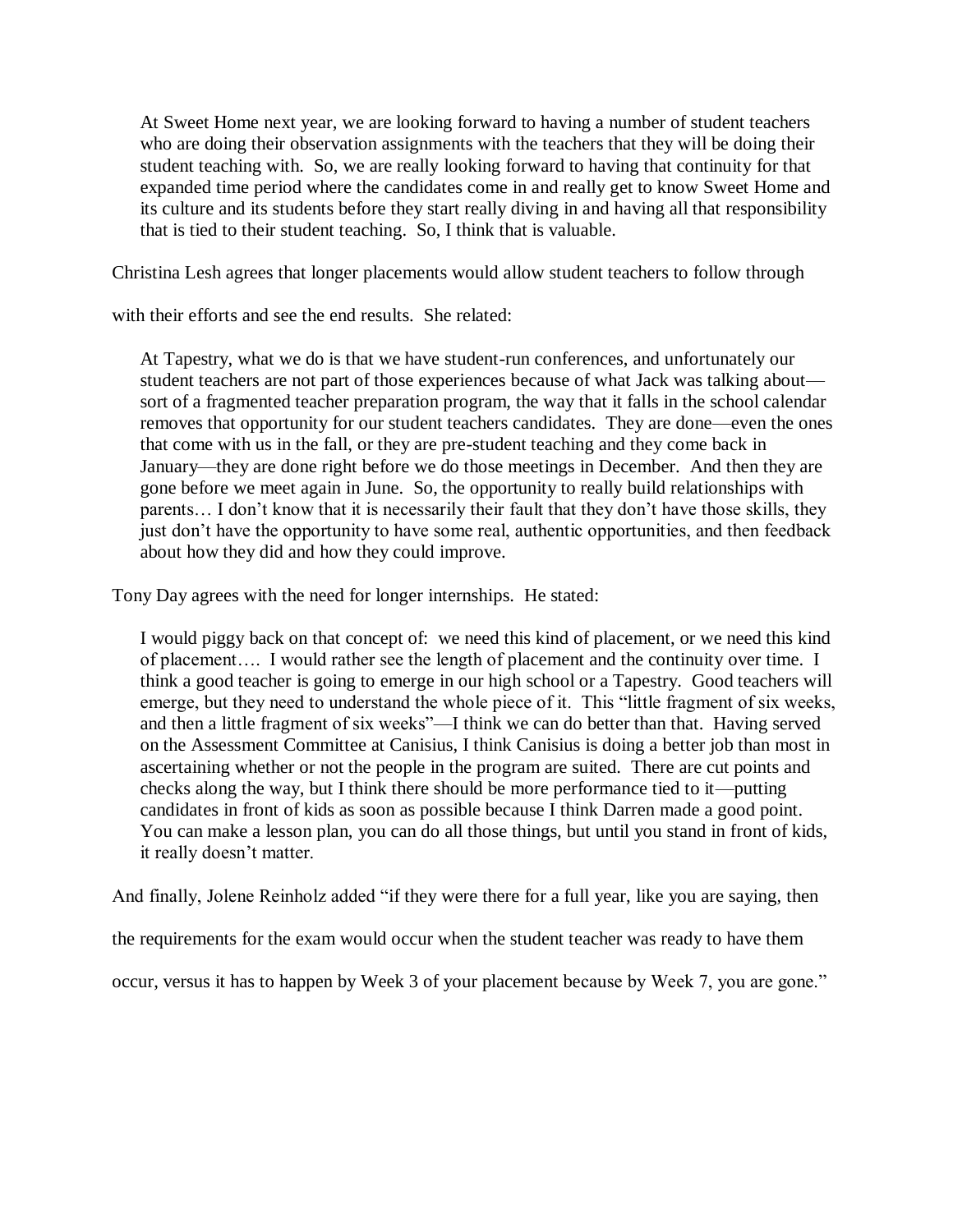#### **CONCLUSIONS**

This Focus Group proved to be a very enlightening endeavor. It allowed local employers to use their own words to express their perceptions of Canisius College, the programs, students, the issues facing education, and their recommendations for teacher preparation going forward. This conversation served to reinforce the notion that Canisius College's education programs are strong and that graduates are well-respected. It also provided a venue for partnership schools to have input in the development of programs at Canisius. Several conclusions are apparent.

- 1. Canisius College Teacher Preparation graduates are well prepared in content and pedagogy.
- 2. Canisius College Administration graduates are well prepared and highly regarded in the field.
- 3. Although the Counseling graduates were not as well-known to this group of administrators, the ones that were known are seen in a positive light.
- 4. Local employers see the caring nature of Canisius graduates as being related to the Jesuit foundation of the college.
- 5. Canisius Graduates are usually willing to go over and above the call of duty. This may also be related to the Jesuit ideals espoused at Canisius.
- 6. A Canisius degree is a desired credential that leads employers to select candidates for interviews from among huge numbers of applicants.
- 7. Education is facing huge challenges including the great disparity in ability that teachers face among students in their classrooms.
- 8. The teaching force is not diverse and does not represent the population that it serves.